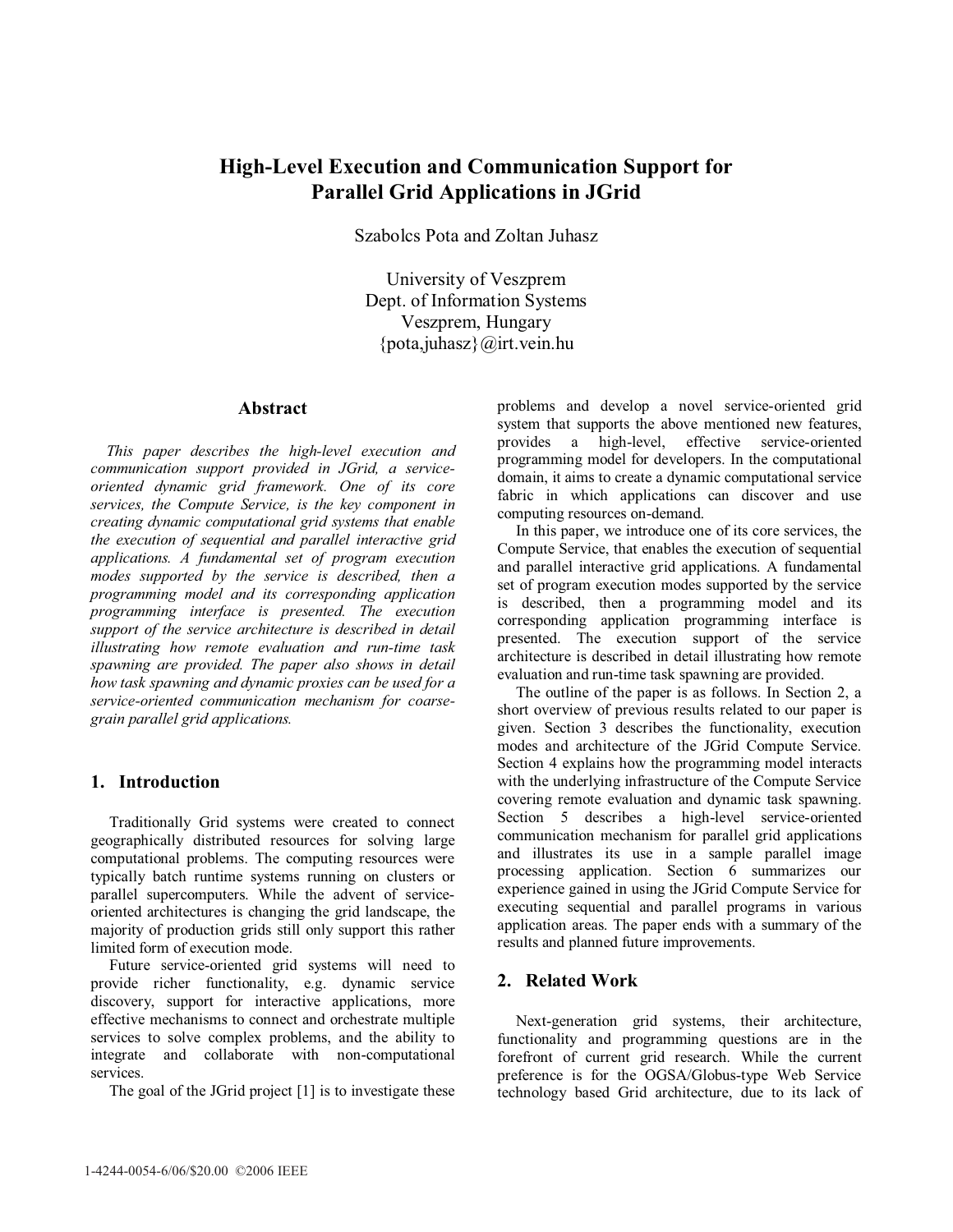high-level programming support, Java-centric systems are demonstrating alternative ways and strategies for building grid systems.

Early Java metacomputing systems (e.g. SuperWeb [2], Javelin [3]) relied on Java RMI but the inflexibility and scalability problems of RMI limited their applicability at a global scale. Several groups concentrated on creating a Java implementation of the MPI message passing standard aiming to create a platform-independent communication fabric that can be used effectively in Java computing grids mpiJava [4], MPIJ [5], JavaMPI [6]. The most successful implementations are MPJ [7] and MPJ/Ibis [8].

Several researchers designed and developed novel Java-based metacomputing systems, such as the Harness system [9] and its successor H2O [10] and ProActive [11]. The dynamic discovery support of Jini Technology [12] is central in several grid systems, such as ICENI [13], JISGA [14], JGrid [1], aiming to create more dynamic and service-oriented environments. The JGrid project provides a complete dynamic service-oriented grid infrastructure including wide-area service discovery, security support, core computational service (batch, compute and storage services) and a high-level programming API for interacting with the services.

# **3. Compute Service**

The Compute Service is the key entity in supporting the execution of sequential and parallel grid applications within the JGrid framework. It allows clients to execute Java programs using virtualized remote resources, which can represent single, multi-processor computers or clusters. The Compute Service was designed to support dynamic grid applications that can adapt to changes in the number and quality of resources, detect and react to execution errors or environment failures in a highly heterogeneous environment.

The service, in fact, is a special Java runtime system that (*i*) enables clients to execute programs in a secure and controlled way, and (*ii*) acts as core building block in dynamic grids that can execute interactive grid applications. This way, it complements our batch execution service (JGrid Batch Service) that integrates traditional batch execution functionality in JGrid using a service-oriented interface to batch execution systems (e.g. Sun Grid Engine [15] or Condor [16]).

# **3.1. Supported Program Execution Modes**

Our aim during the design of the Compute Service was to create a universal compute engine that supports the majority of parallel and grid programming models and can be accessed via a single API instead of relying on the integration of several existing tools.

The service offers four different types of execution modes: (*i*) synchronous remote evaluation, (*ii*) asynchronous remote evaluation, (*iii*) process spawning that creates dynamic server objects that are accessed via remote method invocation, and (*iv*) MPI-like message passing. This makes the Compute Service suitable for a wide range of sequential and parallel grid applications.

*Synchronous remote evaluation* is the fundamental form of remote task execution. A client task object containing data and executable code is serialized and transported to the Compute Service for execution. The executable code is downloaded to the service automatically relying on the mobile code support of the Java Platform, and the computed result is returned to the client upon successful execution. The synchronous remote evaluation is a blocking operation; consequently, it is most suitable for relatively short single or multi-threaded programs.

*Asynchronous remote evaluation* facilitates the execution of long running tasks. The task object is sent to the service similarly to the synchronous remote evaluation mode, but the result is returned as an asynchronous remote event. This mode of execution is very suitable for parameter sweep or master-worker type of applications with independent tasks, or graphical applications in which the user interface needs to be refreshed regularly without continuous polling.

The disadvantage of remote evaluation is that every method call requires the transfer of executable code. In such applications, where only the input parameter changes between successive method calls, this mechanism creates unnecessary overheads. Creating and deploying specific remote computational server objects could solve this problem but leads to a fixed configuration and contradicts the fundamental concepts of grid computing.

The *task spawning* execution mode of the service provides an efficient and elegant solution for dynamically creating remote processes in the Grid. Clients, in runtime, can create and deploy tasks in the Compute Service as remote server objects, and then interact with them via remote method calls. Using task spawning, executable code is transferred only once. With this mechanism, clients can turn the Compute Service into an arbitrary server executing application-specific computational tasks. The key mechanism enabling this execution mode is dynamic proxy generation described in detail in Section 4. The dynamic proxy can also be used for inter-task communication between spawned objects creating a highlevel object-oriented communication model for parallel applications.

When Compute Services represent nodes of a cluster with low-latency, high-speed interconnect, a low-level, message-passing communication mode is more suitable for creating high-performance parallel applications. To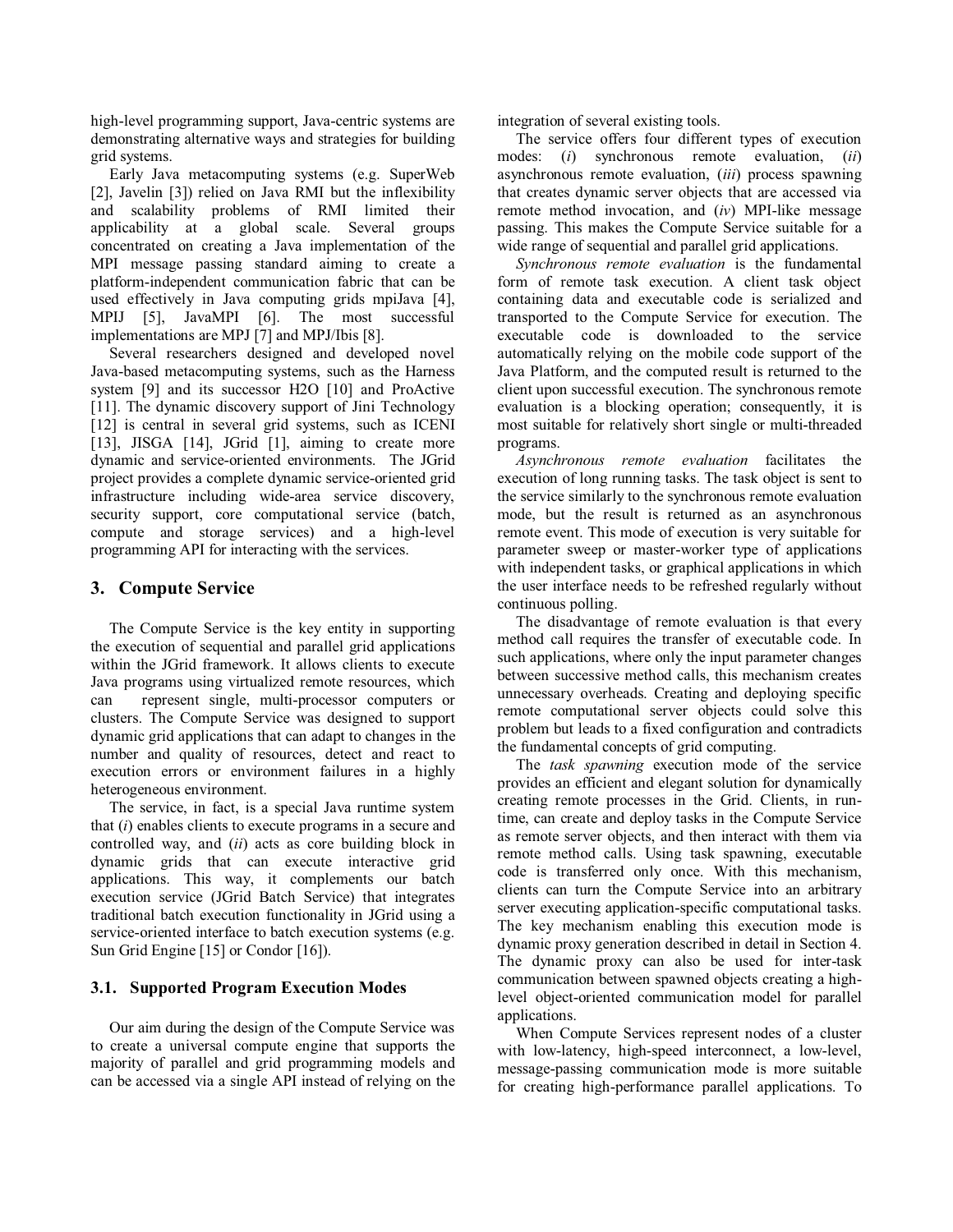support these environments, the Compute Service provides MPI*-*style *message passing* communication primitives based on the MPJ (Message Passing interface for Java) API recommended by the Message Passing Group of the Java Grande Forum [17].

### **3.2. Service Architecture**

After looking at the execution modes, we describe the internal architecture of the Compute Service. As shown in Fig. 1, the core of the service is a special thread pool in which client programs (tasks) execute. A task is received by the Task Manager that prepares the task for execution: access control checks, object unmarshalling, resource allocation and task adapter generation.

Tasks are not executed directly in a thread of the Thread Pool but wrapped in Runnable adapter objects that manage the entire lifecycle of the task. The Adapter is responsible for staging input files, returning output to the task submitter, handling exceptions and providing information to the internal monitoring subsystem. It also handles task control commands (cancel, suspend, resume), and provides host context to the running task. After initialization, the Task Manager places the adapters into the thread-pool for execution.

The minimum and maximum number of the threads within the pool is configurable, allowing the execution of one or more tasks simultaneously. The service uses its own security manager that ensures that tasks execute in isolation, so they cannot access resources of other tasks.

Initially, tasks are in the ready-to-run state and the *Scheduler* decides upon their exact execution order. The modular architecture of the Compute Service allows one to use schedulers most suitable for the given resource or workload. By default, tasks are scheduled by the built-in thread scheduler of the JVM. A prototype Lottery scheduler is also implemented to allow proportional share scheduling of the CPU among the tasks. Batch execution functionality can be achieved using an FCFS scheduler.

The *Monitor* keeps track of important events within the service in order to provide detailed information to the service providers.

The *Lease Management and Task Control Module* is responsible for automatic resource management. Each task is executed under a lease, i.e. it can only use service resources for allotted time duration. If the client cannot renew the lease due to some system failure (client error, broken network connection, etc.) before its expiration deadline, the task is cancelled and the resources it used are freed.



**Figure 1. Internal architecture of the Compute Service.** 

The *Inter-task communication* module is an interface to the lower level transport layer that allows task objects executing at different locations to communicate via remote method invocations or message passing.

# **4. Programming Models and Their Execution Support**

This section describes the programming models used in the Compute Service and illustrates how the execution of programs created with these models is supported by the Compute Service architecture. Using code examples we show the use of the application programming interface, and the internals of the corresponding execution mechanism.

The JGrid system is a Jini-based service-oriented grid, consequently each service is represented to the client program (and the developer) as a Java interface. The Compute Service interface is shown in Fig. 2. The two execute() methods represent the synchronous and asynchronous remote evaluation, with the allocate() method one can create message passing parallel applications, while the spawn() method is used for creating remote tasks.

Before using a service, the client must discover it using the Jini service discovery mechanism. In fact, the client discovers a Lookup Service in which it will search for services suited to its needs. A Jini service is described by its functionality (Java interface) and other, non-functional descriptors (attribute objects) that can provide other important information about the service (e.g. location, number and performance of processors, size of memory, etc.). This allows a client to discover and select only those services whose resources are suitable for the execution of the given task. By default Compute Services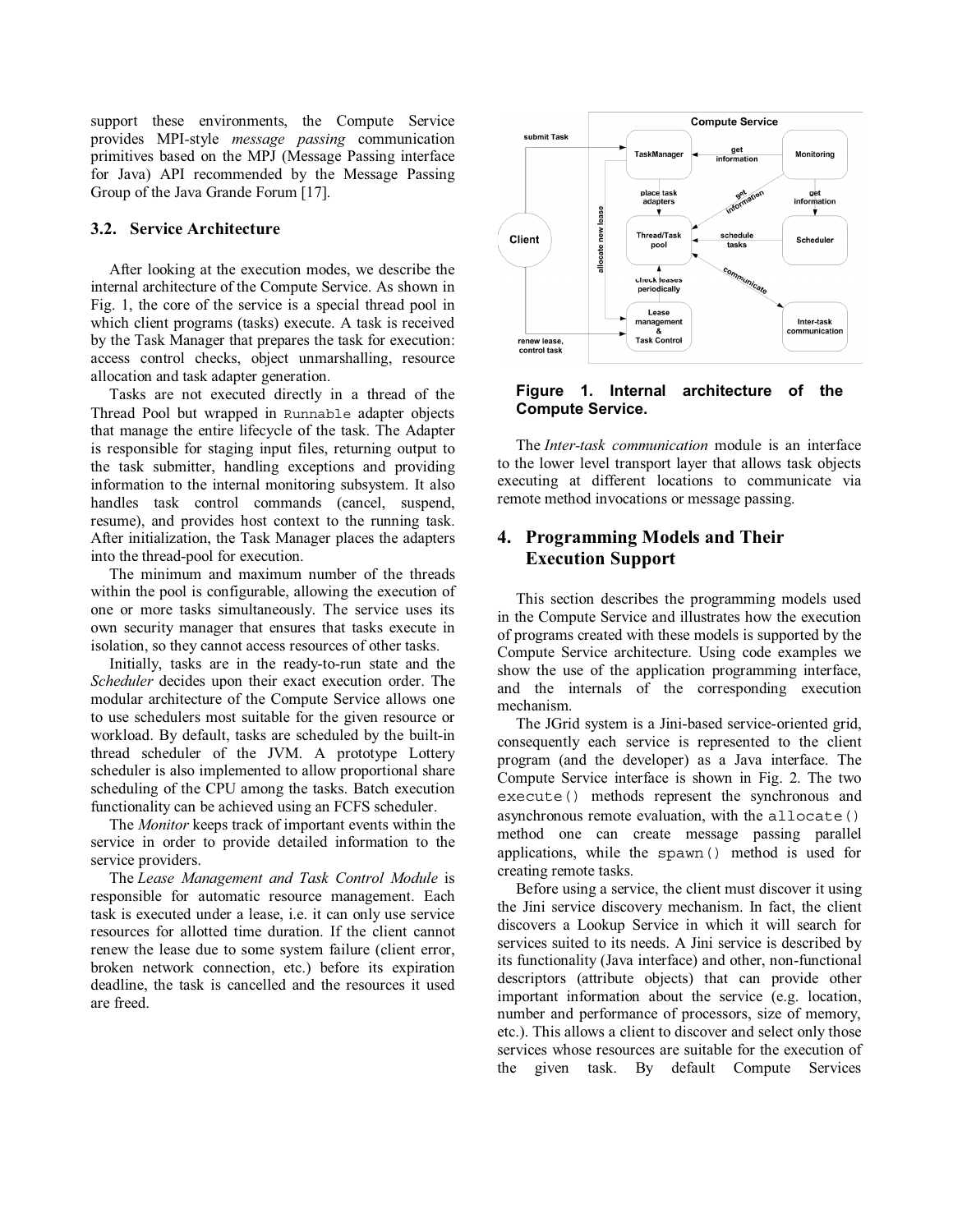```
interface ComputeService { 
  public Object execute(Task t) 
   throws RemoteException, ...; 
  public TaskControl execute(Task t, 
         RemoteEventListener result, 
          long leaseDuration)
    throws RemoteException,...; 
 public TaskAllocation allocate(
        Uuid AppID, Task task, 
        TaskDescriptor desc, 
        long leaseDuration) 
    throws RemoteException,...; 
  public Object spawn(Task task, 
        long leaseDuration) 
    throws RemoteException,...; 
}
```
#### **Figure 2. Description of the Compute Service in Java.**

use attributes that advertise their number of processors, processor architecture, maximum memory size, physical location, software and vendor information.

Lines 1-12 of the code sample in Fig 3 show how to obtain a compute service reference via discovery. First a service template is constructed (lines 1-7) that consists of a unique id, a set of service interfaces and a set of attributes, and used for finding matching services [14]. In our example, only the service interface is specified implying that resource attributes are ignored. The result of the discovery step (lines 8-10) is a service proxy that implements the service interface (lines 11-12) and will delegate service method calls to the remote service.

#### **4.1. Synchronous Remote Evaluation**

.

Once a Compute Service reference is available in the program, the client can start executing its tasks. Our first example (Fig. 4) demonstrates the synchronous remote evaluation. In Line 1 a task object is instantiated that implements the mandatory Task interface. This is then sent and executed on the remote compute service using the synchronous execute method call (Lines 3-4). For

```
1. ServiceID id = null; 
2. Class[] serviceTypes = 
3. new Class[] {ComputeService.class};
4. Entry[] attr = null; 
5. ServiceTemplate template = 
6. new ServiceTemplate(id, 
7. serviceTypes,attr);
8. ServiceItem item = 
9. discoveryManager.lookup(template, 
10. null);
11. ComputeService computeService = 
12. (ComputeService) item.service;
```
**Figure 3. Programmatic discovery of the Compute Service.** 

```
1. Task task = new MyTask(); 
2. try { 
3. Double result = 
4. (Double)computeService.execute(task);
5. System.out.println("Result: "+result); 
6. }catch(Exception ex) { 
     /* handle exceptions */
7. 8. }
```
### **Figure 4. Executing a task using Synchronous Remote Evaluation.**

space limitations we omitted exception handling

On invoking the execute method, the task object is serialized and transferred to remote service transparently. The transport protocol between the client and the service, the authentication and authorization of clients are completely hidden to the programmer which greatly simplifies grid application development. The programmer can focus on the application tasks instead of system programming issues. On the service side, the arriving task is unmarshalled, then a worker thread is allocated from the thread-pool to the task, execution starts immediately, and the remote call is blocked until the execution is finished. The result is received as the return value of the method call.

### **4.2. Asynchronous Remote Evaluation**

There are slightly more steps when executing a task asynchronously. As it is shown in Fig 5, first a remote event listener is created that will receive the result and exported so that it could accept remote method invocations (event delivery) from the Compute Service (lines 1-5). The Jini object export mechanism can be configured to use a suitable transport protocol between the proxy and the backend service object (TCP/IP, HTTP, SSL, HTTPS). The proxy of the exported listener object is then passed to the asynchronous execute() method (lines 9-11). The task instantiation is identical to the synchronous case.

The third parameter is the requested lease duration. The lease can be renewed via the control proxy object (line 12) returned as the result of the successful task submission (line 8). The controller can also be used to monitor the state of the running task, suspend or cancel the task.

Lines 1-12 of Fig. 6 depict a simple remote event listener class with a single  $notify()$  method. When the execution of the task is finished in the service, a remote event is created containing the result object, and sent back to the client by invoking the notify() method. The result then is extracted from the event (lines 5-6).

The execution of the task in the service is similar to the synchronous remote evaluation except the result in this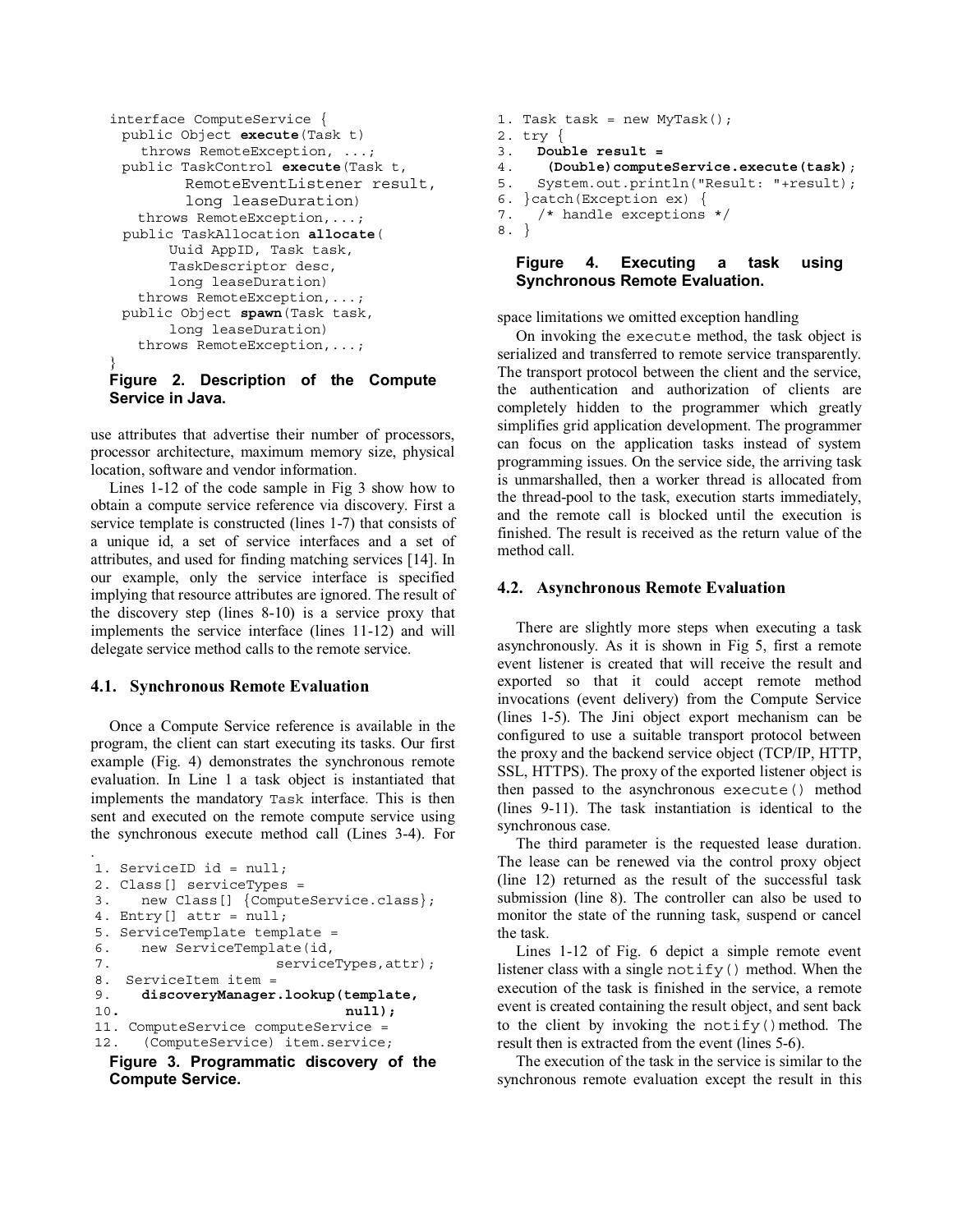```
1. RemoteEventListener listener = 
2. new ResultListener();
3. RemoteEventListener listenerProxy = 
4. (RemoteEventListener)exporter. 
5. export(listener);
6. Task task = new MyTask();
7. try { 
8. TaskControl controller = 
9. computeService.execute(task, 
10. listenerProxy,
11. 60*1000); 
12. leaseMgr.renewFor(controller. 
13. getLease()) 
14. } catch (Exception) \{/* \text{ handle } ex.*/\}
```
### **Figure 5. Executing a task using Asynchronous Remote Evaluation.**

case is sent back by the TaskAdapter object, and the execute() method will return immediately and the ResultListener object will wait for the arrival of the result in a separate thread.

# **4.3. Task Spawning**

Consider an interactive rendering task where the client drives the rendering process with parameters calculated at run-time. A rendering task spawned on a Compute Service with which the client can interact can provide and elegant solution.

The code example in Fig. 7 outlines the structure and execution flow of this program. The renderer task (line 1) is spawned on the Compute Service (lines 3-5). The spawn() method is an asynchronous call that returns a special proxy object. The proxy is created dynamically in the Compute Service using Java reflection. The details of this process are described in Section 4.4.

The proxy implements several interfaces and thus needs to be casted to the type that defines the required functionality (lines 6-9). In our example, the client casts the proxy to the Renderer interface, consequently it can invoke the render() method on the proxy, and execute

```
1. public class ResultListener 
2. implements RemoteEventListener { 
3. public void notify(RemoteEvent ev) {
4. try { 
5. Double result = (Double)ev.
6. getRegistrationObject().get();
7. System.out.println(result);
8. } catch (Exception ex) { 
9. /* handle exceptions */ 
10.11. } 
12. }
```
**Figure 6. Listener class handling result collection based on remote events.** 

```
1. Task process = new SceneRenderer(); 
2. try { 
3. Object processProxy =
4. computeService.spawn(process, 
5. 60*1000);
6. TaskControl controlProxy = 
7. (TaskControl)processProxy;
8. Renderer rendererProxy = 
9. (Renderer)processProxy; 
10. Scene scene1 = 
11. rendererProxy.render(0, 0, 10, 12);
12. Scene scene2 = 
13. rendererProxy.render(10,10,100,100);
14. } catch(Exception ex) { 
15. /* handle exceptions */ 
16. }
```
### **Figure 7. Programming the task spawning process.**

this functionality on the service. This provides the illusion of invoking the method locally on the task object, but in fact the method invocation and the parameters are delegated to the remote service that, in turn, invokes the render() method on the spawned task (lines 10-13).

# **4.4. Dynamic Proxy Creation**

In our dynamic and interactive grid environment, we envisage programmatic clients that send executable objects to Compute Services discovered in run time. This cannot be achieved with existing distributed computing techniques.

Java RMI mandates the use of the Remote interface and relies on the developer and the rmic compiler to generate stubs (proxy). The use of the Remote interface differentiates remote code from local one in development time, and the remote object must be deployed on the server before starting the server. Objects implementing arbitrary interfaces cannot be deployed and exported as server objects in run-time.

Our approach builds on Java reflection and Jini proxy objects. We describe our solution with the help of the sequence diagram in Fig. 8. When the client spawns a task (1) on the compute service (the service proxy object is not shown for simplicity) than the URL classloader of the service downloads all the necessary class files from the client class server (2) making them available for execution and dynamic proxy generation. The task object is than wrapped in an adapter object (3) that is placed into the thread-pool and waits for incoming calls (not shown). Then, the Compute Service generates the dynamic proxy (4) that implements the TaskControl and all other task interfaces, and returns it to the client. This dynamic proxy will contain a special invocation handler and a reference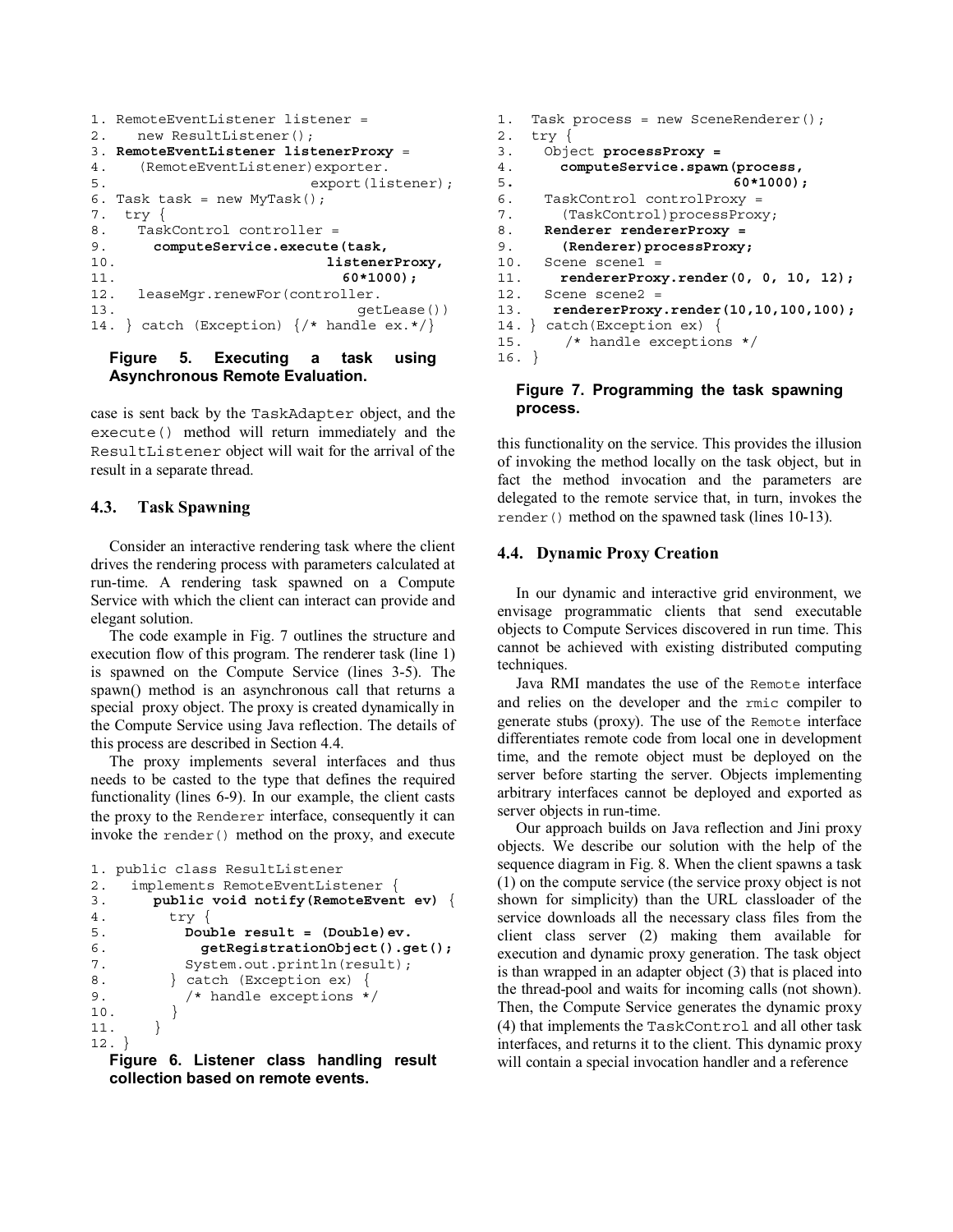

**Figure 8. Simplified sequence diagram of the task spawning process.** 

to the remote service. The client then casts the returned proxy to the required interface and stores it (5) for later use (see lines 8-9 of Fig 7).

Since the user interfaces that the task implements are not remote interfaces and part of the Compute Service interface, their methods (e.g. render(), Fig. 8) cannot be invoked directly using traditional remote method invocation. The solution to this problem used in the Compute Service implementation is as follows.

The invocation handler of the task proxy will forward the name and parameter list of the task method and the task ID to the Compute Service (invoke(ID, name, params), Fig. 8). Using these parameters, the Compute Service identifies the Task Adapter in the thread-pool that controls the execution of the client task. The adapter then is responsible for invoking the given method on the task using Java reflection and returning the result. Note that if the Compute Service runs in secure mode, then all method calls via the task proxy will also be secure, consequently, the Compute Service will ensure that clients can only invoke methods on tasks they own.

# **5. Service-Oriented Communication Support**

Tasks spawned at runtime that act as user-generated application-specific services along with the dynamic proxy connection are ideal for creating coarse-grain parallel grid applications. Depending on the tasks used,



**Figure 9. Logical view of the parallel image processing example.** 

developers can easily create various application topologies (farming, SPMD, workflow, etc.), as well as integrate non-computational services into their applications. (The Compute Service also supports explicit MPI-style message passing but due to space limitations, this is not discussed in this paper.)

We use a simple SPMD-style parallel image processing problem to illustrate the programming aspects of our service-oriented communication model and its execution support. The example performs simple image processing operations, e.g. edge detection, in parallel during which nearest-neighbour communication is required.

After the tasks are spawned, the client will configure the topology by exchanging task proxies between neighbouring tasks. Assuming four compute services creating a 2 x 2 processor array, this will result in the structure illustrated in Fig. 10. Once the configuration is set, the client distributes the image segments and starts the computation.



**Figure 10. The structure of the example image processing application after spawning and configuration.**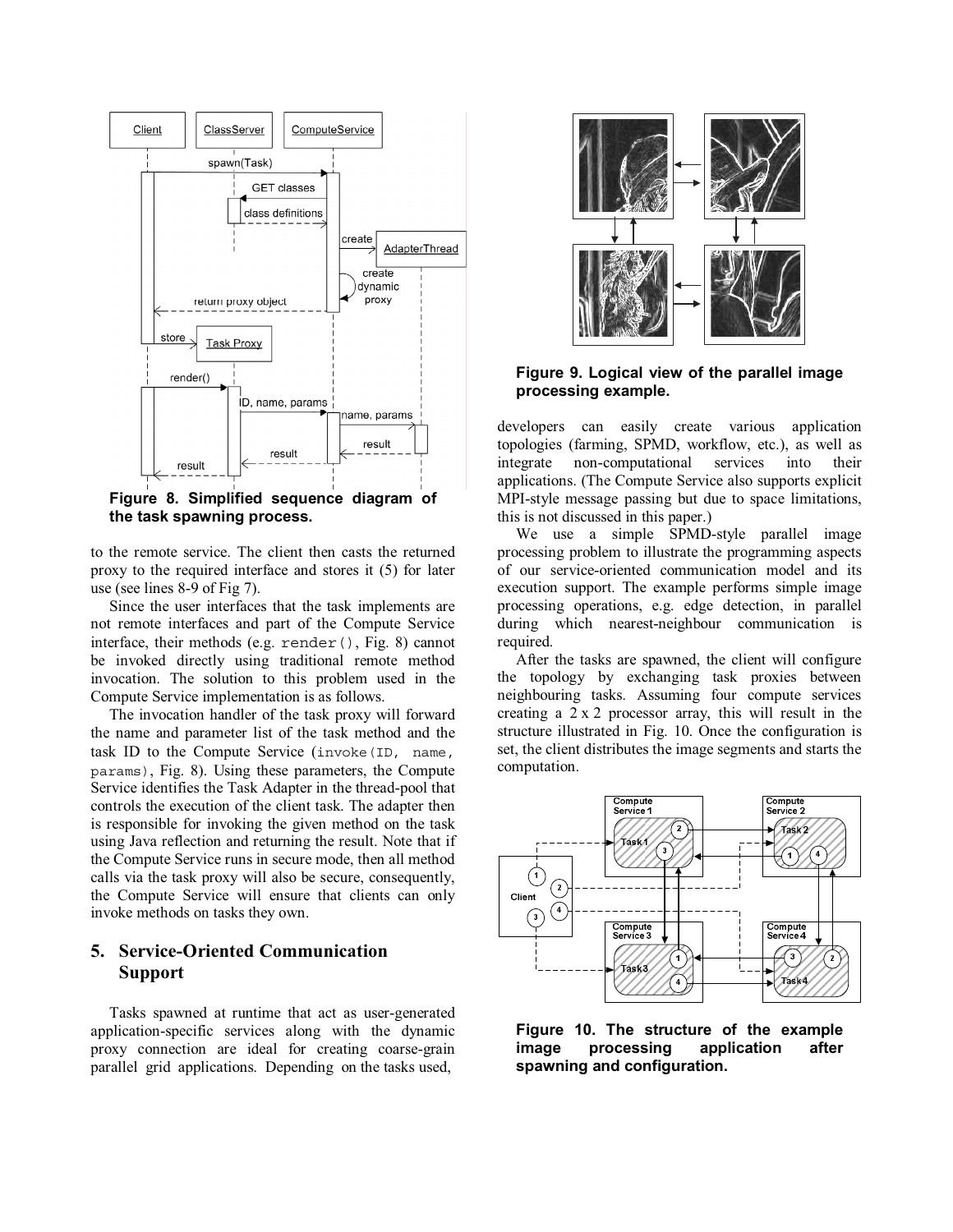```
interface ImageProcessor { 
  public void setNeighbour(
        ImageProcessor n, int position); 
  public void setInput(byte[] imageData); 
  public void process(); 
  public void setBorder(int borderWidth, 
       byte[] imageData, int position); 
}
```
### **Figure 11. Interface of the image processing task.**

The fundamental step in creating this parallel program is the definition of the image processing task, which is done via a Java interface (Fig. 11). The interface in our example contains processing and communication methods. Method setNeighbour() is used to configure the topology by passing a neighbouring task proxy and its location to the task. The setInput () method passes the input data segment to the task before the call to process() starts the computation. The method setBorder() will be used by the tasks to send border information to each other.

The client program discovers compute services as before, creates the service tasks (lines 1-5, Fig. 12), spawns the tasks (lines 6-7), then starts configuring the parallel service architecture (lines 9-16). Once the configuration is done, it distributes the image parts (line 18) and starts the computation (line 19). The client collects the results asynchronously via the listener object passed to the task objects (not shown in code).

The outline of the processing taking place in the image processing task is shown in Fig. 13. The execution starts upon the call to process(). The task first exchanges the border values, then performs the imaging operation. The communication of border values consists of two steps: (*i*) in sendBorders() each task invokes the setBorder() method of its neighbour tasks to send its border values; (*ii*) in recvBorders() the task collects the border values sent by its neighbours via setBorder(). On completion the task creates the result object and returns it to the client through the listener proxy.

Although task spawning requires complex support from the underlying service infrastructure, it provides an intuitive programming model for parallel applications. The programmer can use the familiar Java models used in sequential programs and hence concentrate more on the application logic. The support for discovery enables clients to react to changes in the computing environment and add newly arrived services to its resource pool.

# **6. Applications of the Compute Service**

The Compute Service of the JGrid project has been used in various tests and projects to experiment with its

- 1. ImageProcessor[] tasks = new
- 2. ImageProcessorImpl[4];
- 3. for(int i=0;i<4;i++){
- 4. tasks[i] = new
- 5. ImageProcessorImpl(i,listenerProxy);
- $6.$  tasks $[i] =$
- 7. services[i].spawn(tasks[i],60\*1000);
- 8. }
- 9. tasks[0].setNeighbour(tasks[1], RIGHT);
- 3. tasks[0].setNeighbour(tasks[2],BOTTOM);
- 11. tasks[1].setNeighbour(tasks[0],LEFT);
- 12. tasks[1].setNeighbour(tasks[3],BOTTOM);
- 13. tasks[2].setNeighbour(tasks[0],TOP);
- 14. tasks[2].setNeighbour(tasks[3],RIGHT);
- 15. tasks[3].setNeighbour(tasks[1],TOP);
- 16. tasks[3].setNeighbour(tasks[2],LEFT);
- 17. for(int  $i=0$ ;  $i<4$ ;  $i++$ ) {
- 18. tasks[i].setInput(getImagePart(i));
- 19. tasks[i].process();
- $20.$ }

# **Figure 12. The client program of the image processing examples.**

- 1. sendBorders();
- 2. recvBorders();
- 3. doWork(i);
- 4. Object result = new
- 5. MarshalledObject(imageData);
- 6. listenerProxy.notify(new
- 7. RemoteEvent(null,taskNumber, 0, result));

# **Figure 13. The execution steps of the image processing task.**

programming model, study its performance, and evaluate the developer support for creating high-level grid applications.

A financial Monte Carlo simulation project demonstrated that developers with little experience in grid computing could develop grid programs and use our system for its execution. The execution runs also demonstrated the reliability of the Compute Service implementation.

Based on the example programs of the ProActive project [12] we have investigated how difficult it is to port a third-party Java program onto the JGrid Compute Service. We have ported the ray tracing and N-body simulation sample programs and found that except adding additional interfaces for exported objects and changes to the deployment system, the application program did not require modifications. In contrast to ProActive, in JGrid we did not need static resource descriptors to execute the program; they could execute dynamically on available services discovered at run-time.

We have also examined how a sequential but computeintensive, long-running applications can execute on the Compute Service. After minor modifications the system